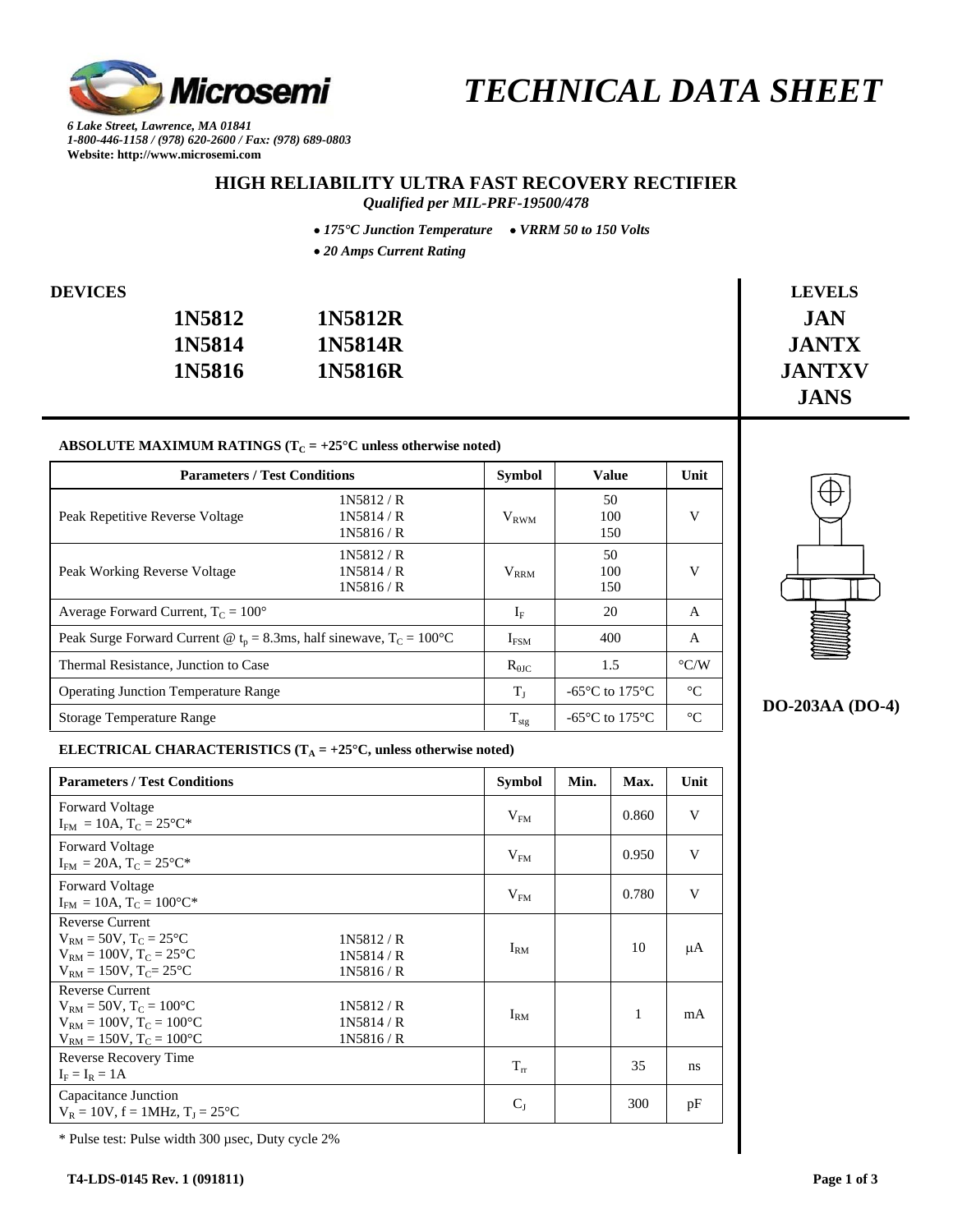

 *TECHNICAL DATA SHEET* 

*6 Lake Street, Lawrence, MA 01841 1-800-446-1158 / (978) 620-2600 / Fax: (978) 689-0803*  **Website: http://www.microsemi.com** 

#### **HIGH RELIABILITY ULTRA FAST RECOVERY RECTIFIER**

#### **GRAPHS**



**FIGURE 2 TYPICAL REVERSE CHARACTERISTICS** 





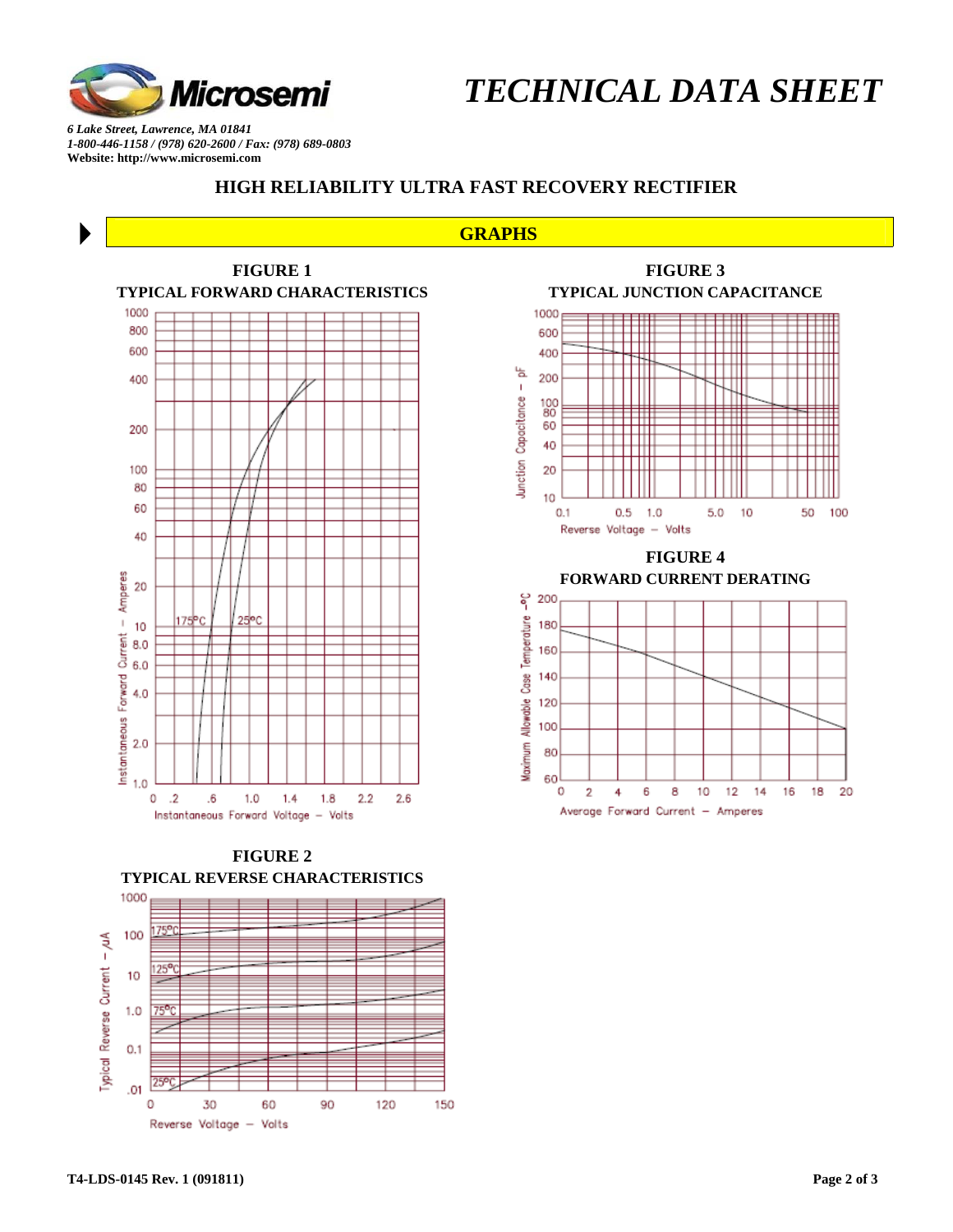

 *TECHNICAL DATA SHEET* 

*6 Lake Street, Lawrence, MA 01841 1-800-446-1158 / (978) 620-2600 / Fax: (978) 689-0803*  **Website: http://www.microsemi.com** 

## **HIGH RELIABILITY ULTRA FAST RECOVERY RECTIFIER**

## **PACKAGE DIMENSIONS**



|                | <b>Inches</b> |      | Millimeters |       | <b>Note</b><br>S |
|----------------|---------------|------|-------------|-------|------------------|
|                | Min           | Max  | Min         | Max   |                  |
| A <sub>1</sub> |               | .250 |             | 6.35  |                  |
| b              |               | .250 |             | 6.35  | 3                |
| $\mathsf{C}$   | .018          | .065 | 0.46        | 1.65  |                  |
| CD             | .265          | .424 | 6.74        | 10.77 |                  |
| CD1            | .265          | .437 | 6.74        | 11.10 |                  |
| CН             | .300          | .405 | 7.62        | 10.28 |                  |
| HF             | .424          | .437 | 10.77       | 11.10 |                  |
| HT             | .075          | .175 | 1.91        | 4.44  |                  |
| <b>OAH</b>     | .600          | .800 | 15.24       | 20.32 |                  |
| <b>SD</b>      |               |      |             |       | 4,6              |
| <b>SL</b>      | .422          | .453 | 10.72       | 11.50 |                  |
| SU             |               | .078 |             | 1.98  | 5                |
| øΤ             | .066          | .103 | 1.68        | 2.62  |                  |
| UD             | .163          | .189 | 4.14        | 4.80  |                  |

#### **NOTES:**

1. Dimensions are in inches.

**SEATING PLANE** 

2. Millimeter equivalents are given for general information only.

**SD** 

- 3. Angular orientation and contour of this terminal is undefined.
- 4. Pitch diameter .190-32 UNF-2A (coated) .1697 (4.310 mm).
- 5. Length of incomplete or undercut threads of UD.
- 6. Anode for R suffix devices.
- 7. In accordance with ASME Y14.5M, diameters are equivalent to φx symbology.

## Physical dimensions (DO-4)